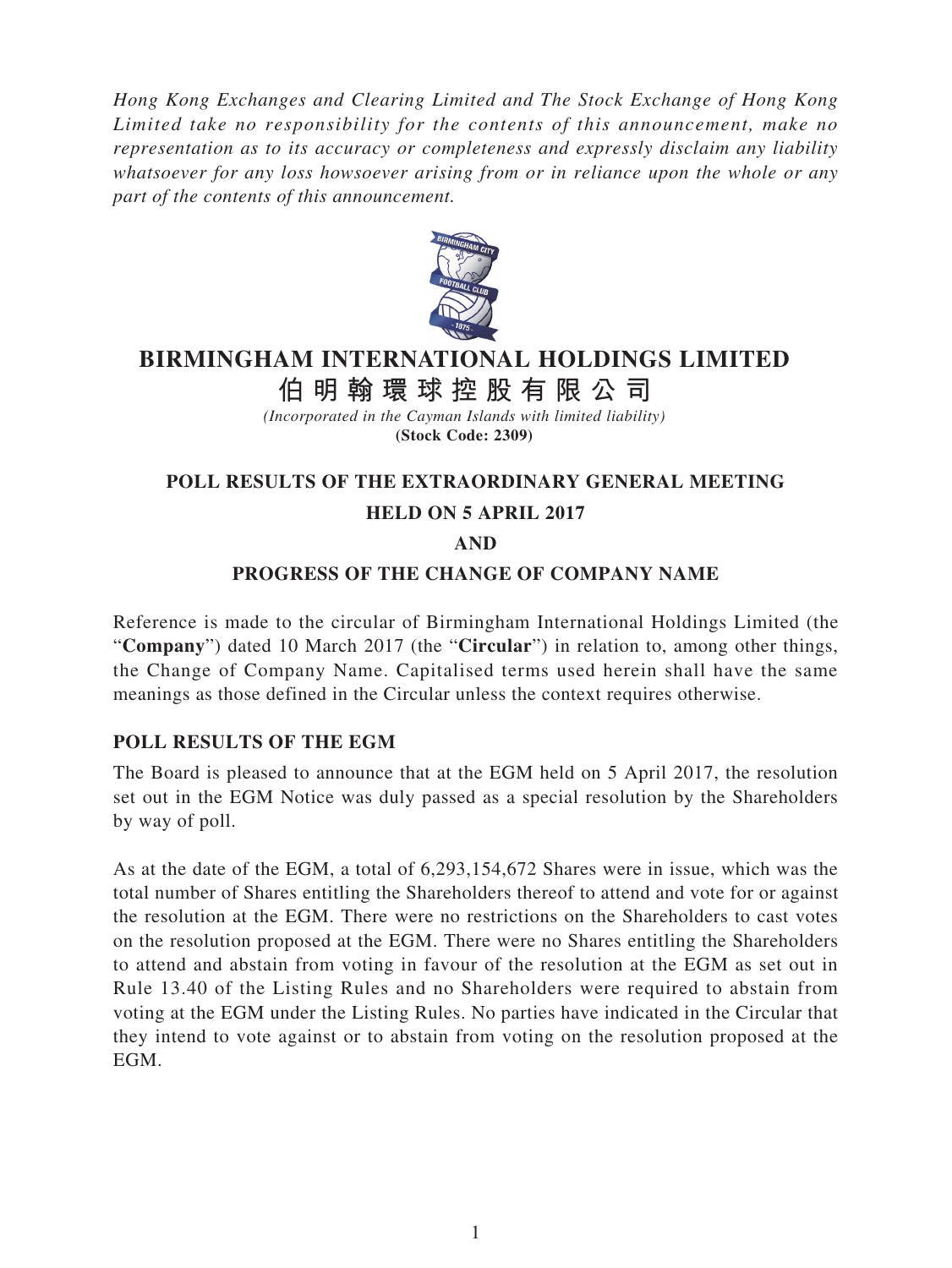Tricor Tengis Limited, the Company's branch share registrar in Hong Kong, acted as the scrutineer for the vote-taking at the EGM. Set out below are the poll results in respect of the special resolution proposed at the EGM:

| <b>Special resolution</b>                                                                                                                                                                                                                                                                                                                                                                                                                                                                                                                                                                                                                                                                            | <b>Number of Shares voted</b><br>(approximate $\%$ ) |                          |
|------------------------------------------------------------------------------------------------------------------------------------------------------------------------------------------------------------------------------------------------------------------------------------------------------------------------------------------------------------------------------------------------------------------------------------------------------------------------------------------------------------------------------------------------------------------------------------------------------------------------------------------------------------------------------------------------------|------------------------------------------------------|--------------------------|
|                                                                                                                                                                                                                                                                                                                                                                                                                                                                                                                                                                                                                                                                                                      | For                                                  | <b>Against</b>           |
| To approve the change of the English name of<br>1.<br>the Company from "Birmingham International"<br>Holdings Limited" to "Birmingham Sports<br>Holdings Limited" and the adoption and<br>registration of the dual foreign name of the<br>Company "伯明翰體育控股有限公司" in place<br>of its existing Chinese name "伯明翰環球控股<br>有限公司"(the "Change of Company Name")<br>and to authorise any one of the directors of the<br>Company to do all such acts and things and to<br>execute all documents and to take any steps<br>which in his/her absolute discretion considered<br>to be necessary, desirable or expedient for the<br>purpose of implementing and/or giving effect to<br>the Change of Company Name. | 4,325,086,247<br>$(100.00\%)$                        | <b>Nil</b><br>$(0.00\%)$ |

As more than 75% of the votes were cast in favour of the above resolution, the resolution was duly passed as a special resolution of the Company.

# **PROGRESS OF THE CHANGE OF COMPANY NAME**

As the special resolution was duly passed by the Shareholders at the EGM, the Change of Company Name will become effective on the date on which the new English name and the new dual foreign name of the Company are entered on the register of companies maintained by the Registrar of Companies in the Cayman Islands. The Company will then carry out the necessary filing procedures with the Companies Registry in Hong Kong.

Further announcements will be made by the Company to inform the Shareholders of, among other things, the effective date of the Change of Company Name and the new English and Chinese stock short names of the Company as and when appropriate.